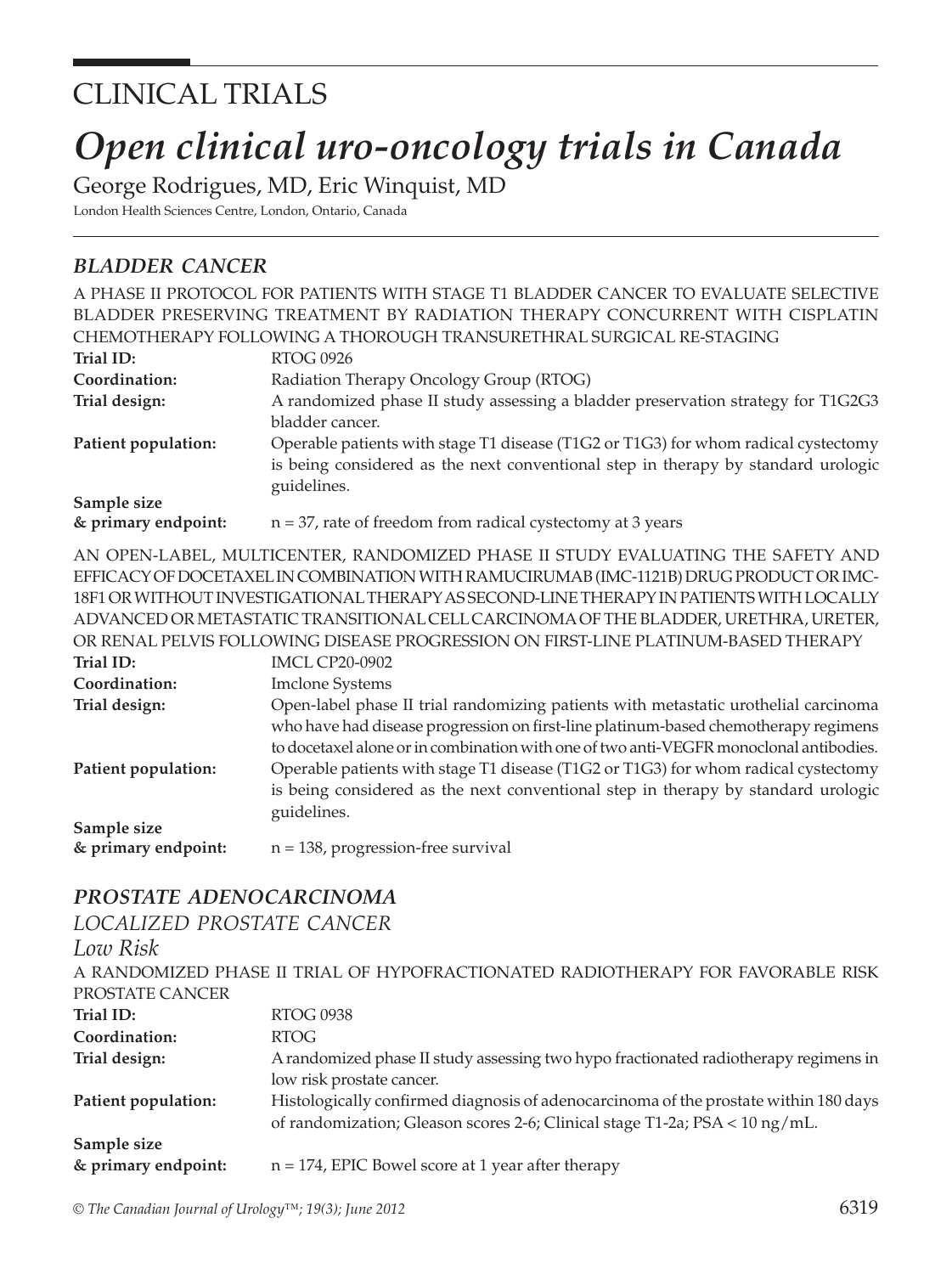| Intermediate Risk                    |                                                                                               |
|--------------------------------------|-----------------------------------------------------------------------------------------------|
|                                      | A PHASE III PROSPECTIVE RANDOMIZED TRIAL OF DOSE-ESCALATED RADIOTHERAPY WITH OR               |
|                                      | WITHOUT SHORT TERM ANDROGEN DEPRIVATION THERAPY FOR PATIENTS WITH INTERMEDIATE                |
| <b>RISK PROSTATE CANCER</b>          |                                                                                               |
| Trial ID:                            | <b>RTOG 0815</b>                                                                              |
| Coordination:                        | <b>RTOG</b>                                                                                   |
| Trial design:                        | A randomized controlled trial to demonstrate an overall survival (OS) advantage for the       |
|                                      | addition of short term (6 months) ADT versus no additional ADT in the context of dose         |
|                                      | escalated RT for patients with intermediate risk prostate cancer.                             |
| Sample size                          |                                                                                               |
| & primary endpoint:                  | $n = 1520$ , overall survival                                                                 |
| High Risk                            |                                                                                               |
|                                      | PHASE III TRIAL OF DOSE ESCALATED RADIATION THERAPY AND STANDARD ANDROGEN DEPRIVATION         |
|                                      | THERAPY (ADT) WITH A GNRH AGONIST VERSUS DOSE ESCALATED RADIATION THERAPY AND                 |
|                                      | ENHANCED ADT WITH A GNRH AGONIST AND TAK-700 FOR MEN WITH HIGH RISK PROSTATE CANCER           |
| Trial ID:                            | <b>RTOG 1115</b>                                                                              |
| Coordination:                        | <b>RTOG</b>                                                                                   |
| Trial design:                        | A randomized phase III trial is studying the use of hormone therapy, including TAK-700,       |
|                                      | together with radiation therapy in treating patients with prostate cancer.                    |
| Patient population:                  | Histologically confirmed diagnosis of adenocarcinoma of the prostate, high risk for           |
|                                      | recurrence as determined by one of the following combinations (risk group):                   |
|                                      | 1. Gleason score (GS) $\geq$ 9, PSA $\leq$ 150 ng/mL, any T stage                             |
|                                      | 2. $GS \geq 8$ , $PSA < 20$ ng/mL, T stage $\geq$ T2                                          |
|                                      | 3. $GS \geq 8$ , $PSA \geq 20-150$ ng/mL, any T stage                                         |
|                                      | 4. $GS \ge 7$ , $PSA \ge 20-150$ ng/mL, any T stage                                           |
| Sample size                          |                                                                                               |
| & primary endpoint:                  | $n = 900$ , overall survival                                                                  |
|                                      | ANDROGEN DEPRIVATION THERAPY AND HIGH DOSE RADIOTHERAPY WITH OR WITHOUT WHOLE-                |
|                                      | PELVIC RADIOTHERAPY IN UNFAVORABLE INTERMEDIATE OR FAVORABLE HIGH RISK PROSTATE               |
| CANCER: A PHASE III RANDOMIZED TRIAL |                                                                                               |
| Trial ID:                            | <b>RTOG 0924</b>                                                                              |
| Coordination:                        | <b>RTOG</b>                                                                                   |
| Trial design:                        | Demonstrate that prophylactic neoadjuvant androgen deprivation therapy (NADT)                 |
|                                      | and whole-pelvic radiation therapy (WPRT) will result in improvement in OS in patients        |
|                                      | with "unfavorable" intermediate risk or "favorable" high risk prostate cancer compared        |
|                                      | to NADT and high dose prostate and seminal vesicle (SV) radiation therapy $(P + SV RT)$       |
|                                      | using IMRT or EBRT with a HDR or a permanent prostate (radioactive seed) implant (PPI)        |
|                                      | boost in a phase III clinical trial.                                                          |
| Patient population:                  | Patients who are most likely to benefit from ADT and WPRT, defined as: a) Having              |
|                                      | a significant risk of lymph node involvement (e.g. > 15%, based on the Roach formula) OR      |
|                                      | b) Being in one of the following risk groups: GS7-10 + T1c-T2b (palpation) + PSA < 50 ng/mL   |
|                                      | (includes intermediate and high risk patients) $GS6 + T2c-T4$ (palpation) or $>50\%$ biopsies |
|                                      | $+$ PSA < 50 ng/mL GS 6 + T1c-T2b (palpation) + PSA > 20 ng/mL.                               |
| Sample size                          |                                                                                               |
| & primary endpoint:                  | $n = 2580$ for a primary endpoint of overall survival                                         |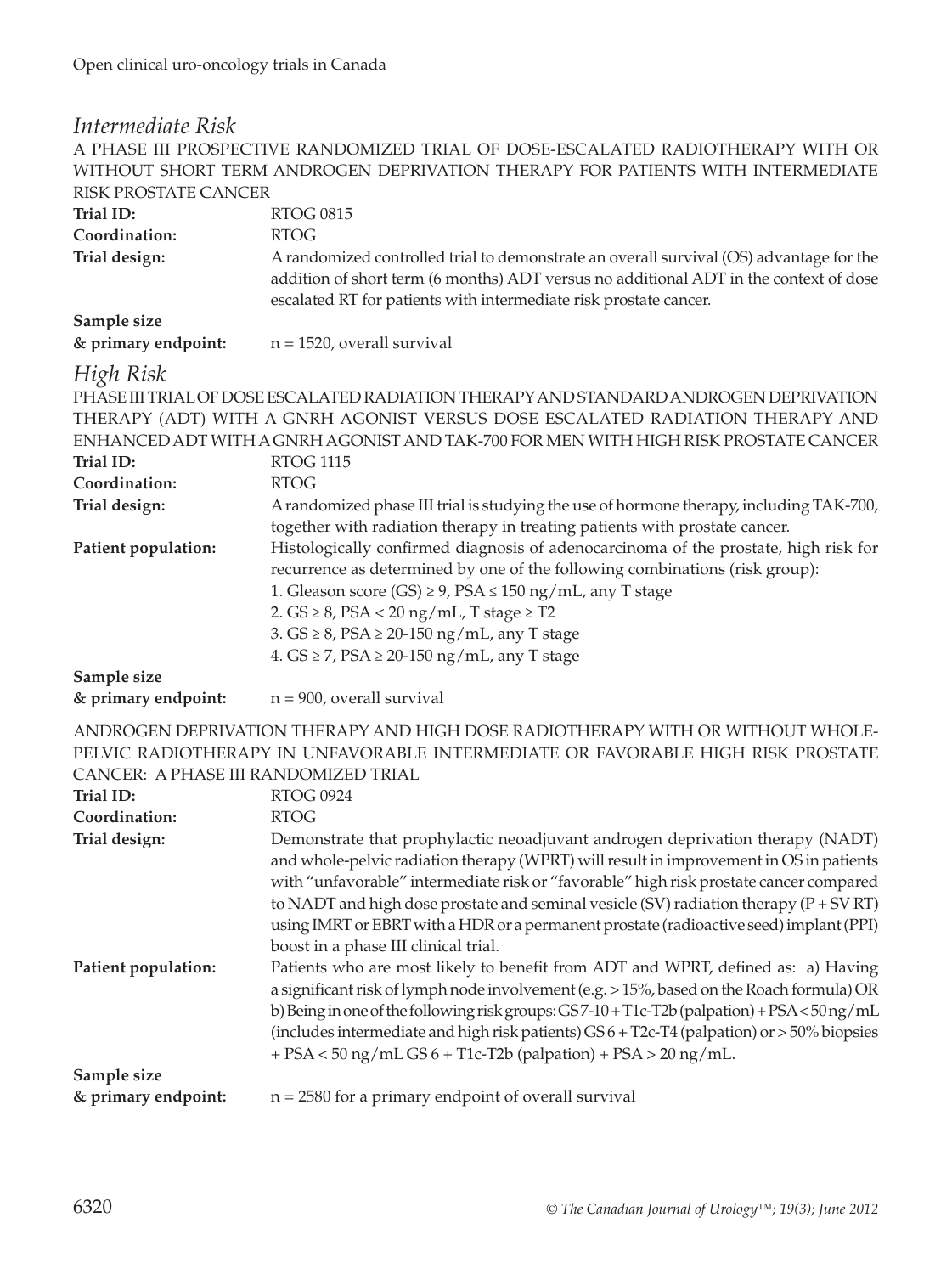#### RANDOMIZED PHASE III STUDY OF NEO-ADJUVANT DOCETAXEL AND ANDROGEN DEPRIVATION PRIOR TO RADICAL PROSTATECTOMY VERSUS IMMEDIATE RADICAL PROSTATECTOMY IN PATIENTS WITH HIGH-RISK, CLINICALLY LOCALIZED PROSTATE CANCER

| Trial ID:           | NCIC PRC3                                                                               |
|---------------------|-----------------------------------------------------------------------------------------|
| Coordination:       | Intergroup (Cancer and Leukemia Group B)                                                |
| Trial design:       | A phase III comparison of neoadjuvant chemohormonal therapy with goserelin or           |
|                     | leuprolide for 18-24 weeks with docetaxel IV every 3 weeks for up to 6 courses followed |
|                     | by RP with staging pelvic lymphadenectomy versus RP with staging lymphadenectomy alone. |
| Patient population: | High-risk prostate cancer.                                                              |
| Sample size         |                                                                                         |
| & primary endpoint: | $n = 750$ , 3 year biochemical progression-free survival                                |

#### *post-radical prostatectomy*

|                     | RADICALS: RADIOTHERAPY AND ANDROGEN DEPRIVATION IN COMBINATION AFTER LOCAL SURGERY |
|---------------------|------------------------------------------------------------------------------------|
| Trial ID:           | NCIC PR13                                                                          |
| Coordination:       | Intergroup (MRC)                                                                   |
| Trial design:       | Phase III clinical trial with randomizations both for radiotherapy timing, and for |
|                     | hormone treatment duration.                                                        |
| Patient population: | Men who have undergone radical prostatectomy for prostatic adenocarcinoma within   |
|                     | 3 months, post-operative serum PSA less than 0.4 ng/ml. Uncertainty in the opinion |
|                     | of the physician and patient regarding the need for immediate post-operative RT.   |
| Sample size         |                                                                                    |
| & primary endpoint: | $n = 5100$ , disease free survival                                                 |

### *biochemically relapsed prostate cancer*

A MULTICENTER CLINICAL STUDY OF THE SONABLATE® 500 (SB-500) FOR THE TREATMENT OF LOCALLY RECURRENT PROSTATE CANCER WITH HIFU

| Trial ID:           | FSI-003                                                                                   |
|---------------------|-------------------------------------------------------------------------------------------|
| Coordination:       | Focus Surgery Inc.                                                                        |
| Trial design:       | Single arm phase II.                                                                      |
| Patient population: | Men with locally recurrent prostate cancer following external beam irradiation.           |
| Sample size         |                                                                                           |
| & primary endpoint: | $n = 202$ , absence of biochemical failure and negative prostate biopsy rate at 12 months |
|                     |                                                                                           |

A PROSPECTIVE PHASE II TRIAL OF TRANSPERINEAL ULTRASOUND-GUIDED BRACHYTHERAPY FOR LOCALLY RECURRENT PROSTATE ADENOCARCINOMA FOLLOWING EXTERNAL BEAM RADIOTHERAPY **Trial ID:** RTOG 0526 **Coordination:** RTOG **Trial design:** Single arm phase II. **Patient population:** Men with biopsy-documented local recurrence > 30 months after external beam radiotherapy. **Sample size & primary endpoint:** n = 96, late treatment-related GI/GU adverse events of brachytherapy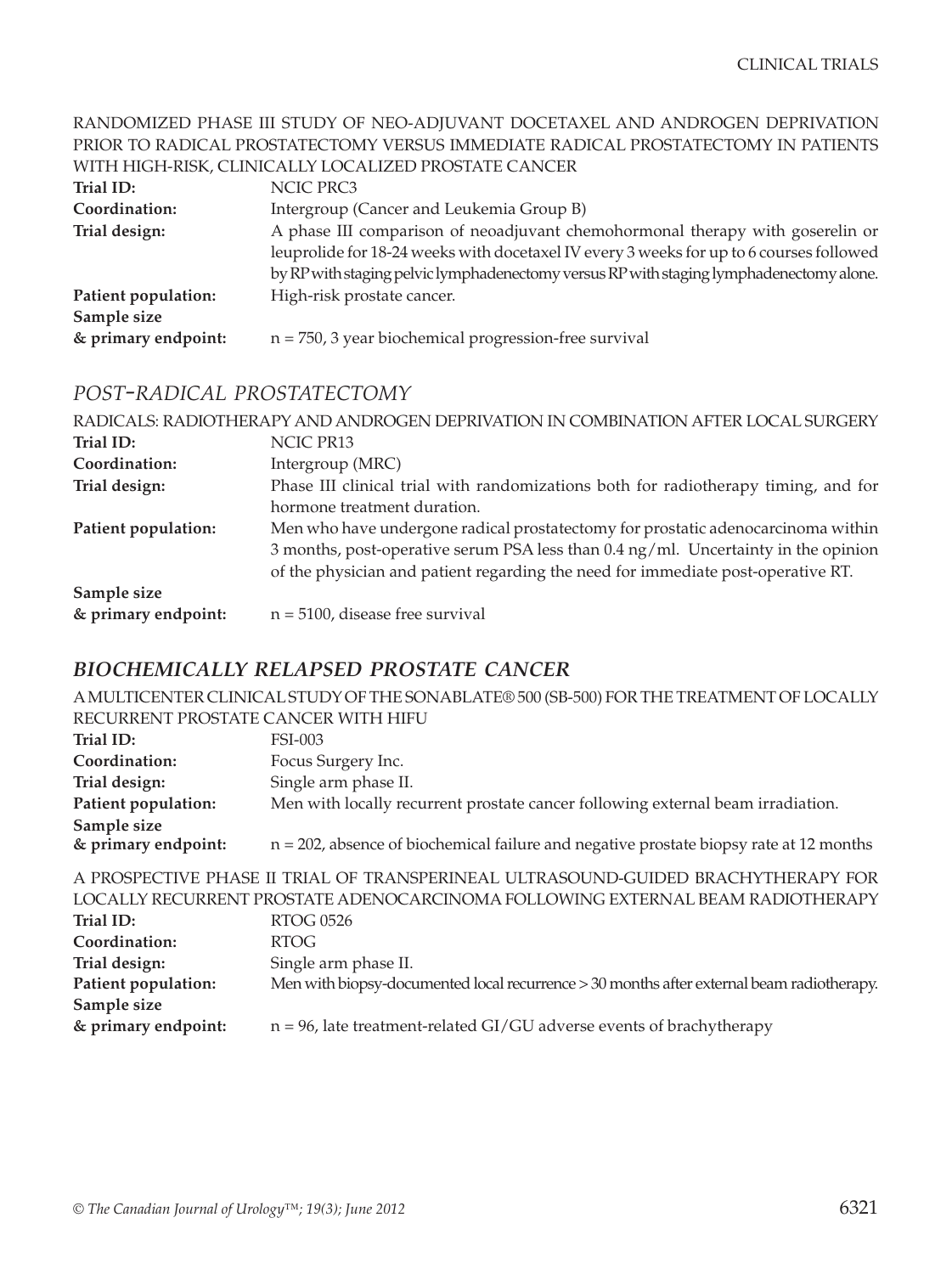#### A PHASE II TRIAL OF SHORT-TERM ANDROGEN DEPRIVATION WITH PELVIC LYMPH NODE OR PROSTATE BED ONLY RADIOTHERAPY (SPPORT) IN PROSTATE CANCER PATIENTS WITH A RISING PSA AFTER RADICAL PROSTATECTOMY **Trial ID:** RTOG 0534 **Coordination:** RTOG **Trial design:** Phase II comparing radiotherapy alone to radiotherapy with short-term androgen deprivation. **Patient population:** Males who have undergone radical prostatectomy, followed by PSA rise to > 0.2 ng/ml. **Sample size & primary endpoint:** n = 1764, 5-year freedom from progression

#### *castrate resistant prostate cancer*

|                                             | A PHASE II STUDY OF PX-866 IN PATIENTS WITH RECURRENT OR METASTATIC CRPC                                        |
|---------------------------------------------|-----------------------------------------------------------------------------------------------------------------|
| Trial ID:                                   | <b>IND.205</b>                                                                                                  |
| Coordination:                               | NCIC CTG                                                                                                        |
| Trial design:                               | A phase II trial of the oral PI-3K inhibitor, PX-866, in men with metastatic CRPC and<br>no prior chemotherapy. |
| Sample size<br>$\theta$ and an our on drink | $n = 40$ leak of programs at 12 years of                                                                        |

**& primary endpoint:** n = 40, lack of progression at 12 weeks

A RANDOMIZED PHASE III STUDY COMPARING STANDARD FIRST-LINE DOCETAXEL/PREDNISONE TO DOCETAXEL/PREDNISONE IN COMBINATION WITH CUSTIRSEN (OGX-011) IN MEN WITH METASTATIC CASTRATE RESISTANT PROSTATE CANCER

| CASI KATE KESISTAN I PROSTATE CANCER |                                                                                       |
|--------------------------------------|---------------------------------------------------------------------------------------|
| Trial ID:                            | <b>SYNERGY</b>                                                                        |
| Coordination:                        | Teva/Oncogenex                                                                        |
| Trial design:                        | Randomized multicentre study of the addition of custirsen to docetaxel chemotherapy.  |
| Patient population:                  | Metastatic castration-resistant prostate cancer planned for treatment with docetaxel. |
| Sample size                          |                                                                                       |
| & primary endpoint:                  | $n = 800$ , overall survival                                                          |

A RANDOMIZED, OPEN LABEL, MULTI-CENTER STUDY COMPARING CABAZITAXEL AT 25 MG/M2 AND AT 20 MG/M2 IN COMBINATION WITH PREDNISONE EVERY 3 WEEKS TO DOCETAXEL IN COMBINATION WITH PREDNISONE IN PATIENTS WITH METASTATIC CASTRATION RESISTANT PROSTATE CANCER NOT PRETREATED WITH CHEMOTHERAPY

| Trial ID:           | NCT01308567                                                   |
|---------------------|---------------------------------------------------------------|
| Coordination:       | sanofi                                                        |
| Trial design:       | Phase III                                                     |
| Patient population: | Metastatic CRPC and not previously treated with chemotherapy. |
| Sample size         |                                                               |
| & primary endpoint: | $n = 1170$ , overall survival                                 |

A PHASE II STUDY OF MAINTENANCE THERAPY WITH TEMSIROLIMUS IN ANDROGEN-INDEPENDENT PROSTATE CANCER AFTER FIRST LINE CHEMOTHERAPY WITH DOCETAXEL

| Trial ID:           | $OZM-018$                                              |
|---------------------|--------------------------------------------------------|
| Coordination:       | Sunnybrook Health Sciences Centre Odette Cancer Centre |
| Trial design:       | Single arm phase II.                                   |
| Patient population: | CRPC in remission after docetaxel.                     |
| Sample size         |                                                        |
| & primary endpoint: | $n = 30$ , time to treatment failure                   |